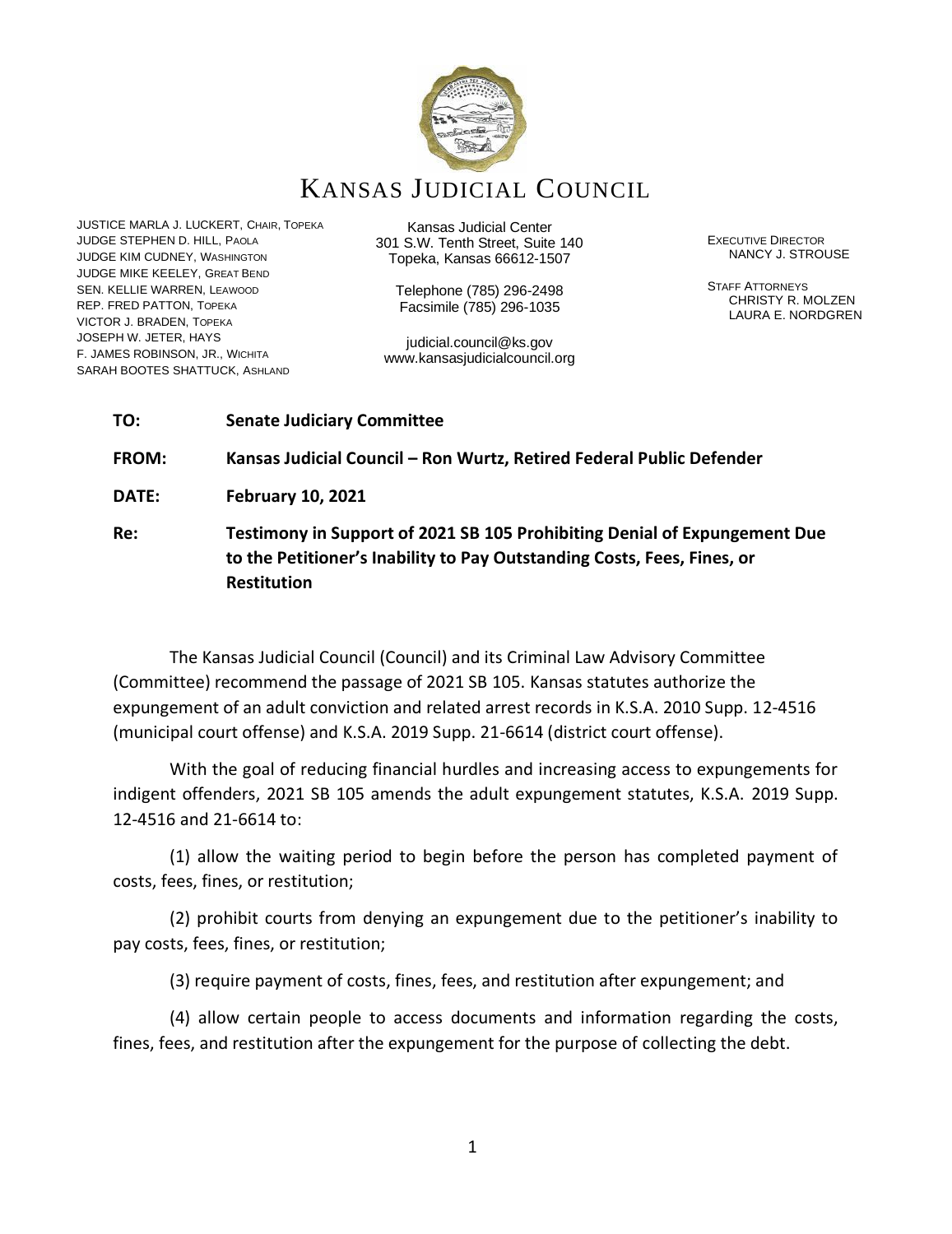#### *1. Waiting Period*

A person may not file a petition for expungement until a certain number of years (1, 3, 5 or 10 years) have passed since the person "satisfied the sentenced imposed" or was "discharged from probation, a community correctional services program, parole, postrelease supervision, conditional release or a suspended sentence."<sup>1</sup> In practice, the requirement that the person "satisfied the sentence imposed" is commonly interpreted to include the satisfaction of all fines, fees, court costs, and restitution. Fines and restitution orders are, by definition, part of a person's sentence.<sup>2</sup> However, this can be problematic within the limited context of expungements.

Requiring the payment of all fines, fees, court costs, and restitution before the "waiting period" begins is a heavy burden on indigent offenders. Often, the record of the conviction or diversion prevents the person from obtaining a job that would then enable the person to pay off the outstanding debt.

The Committee unanimously supports adding "For the purposes of this section, the determination of when the person satisfied the sentence imposed excludes the payment of costs, fees, fines and restitution" to K.S.A. 2020 Supp. 12-4516(m) and 21-6614(n) on pages 7 and 16 of the bill.

#### *2. Prohibiting Denial of Expungement Due to Inability to Pay*

Once the waiting period has passed, a person may petition the court for expungement. K.S.A. 2020 Supp. 12-4516(h) and 21-6614(h) state that the court shall order the expungement if (1) the petitioner has not been convicted of a felony in the past two years and no proceeding involving any such crime is presently pending or being instituted against the petitioner; (2) the circumstances and behavior of the petitioner warrant the expungement; and (3) the expungement is consistent with the public welfare. The court has discretion when evaluating whether the person's circumstances and behavior warrant the expungement and whether the expungement is consistent with the public welfare.

The court should not use outstanding costs, fines, fees, and restitutions as an automatic bar to expungement. Instead, the statute should require the court's evaluation of the petitioner's circumstances and behavior include the petitioner's ability and willingness to

 $1$  The Committee recognized that depending on the case, a person's failure to pay fines, fees, court costs, or restitution may prevent the person from being discharged from probation, a community correctional services program, parole, postrelease supervision, conditional release or a suspended sentence. Failure to be discharged would prevent the expungement waiting period from beginning. The terms of probation, community correctional services program, parole, postrelease supervision, conditional release or a suspended sentence are determined based on the individual facts of each case and vary across the state. The Committee decided against recommending any amendments regarding unpaid costs, fines, fees, or restitution in statutes governing probation, community correctional services programs, parole, postrelease supervision, conditional release or a suspended sentence.

<sup>2</sup> *See e.g.* K.S.A. 2019 Supp. 8-1567 (statute requires the court to order a monetary fine as part of the sentence for driving under the influence); and s*ee State v. Hall*, 298 Kan. 978, 983, 319 P.3d 506 (2014) ("Restitution constitutes part of a criminal defendant's sentence").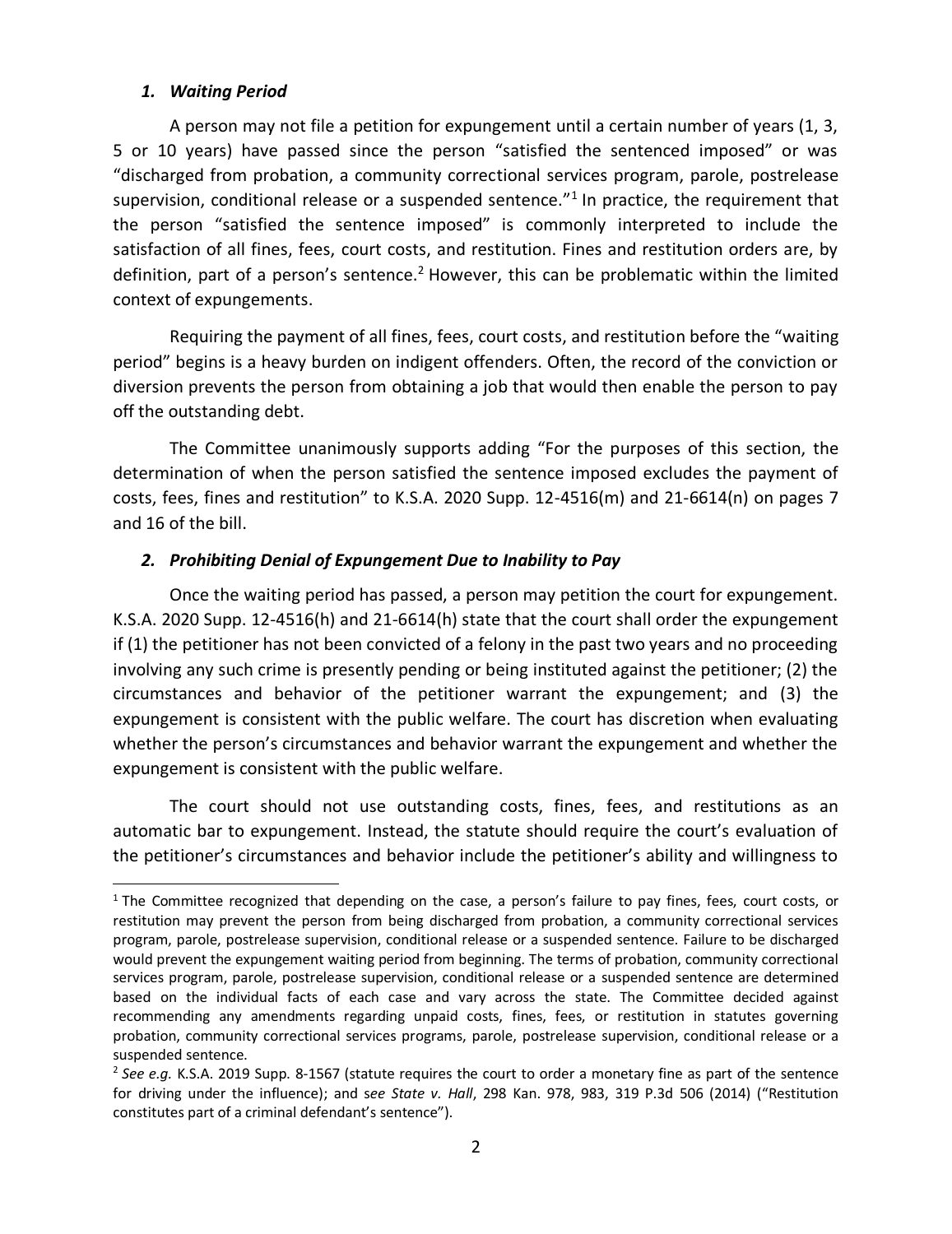pay. The Committee unanimously agreed (1) expungement should not be denied due to the petitioner's inability to pay costs, fees, fines, or restitution; and (2) an unwillingness to pay may be considered as a factor in denying expungement.

The bill adds the following subsection to K.S.A. 2020 Supp. 12-4516(h) and 21-6614(h) on pages 3 and 12:

"The court shall not deny the petition for expungement due to the petitioner's inability to pay outstanding costs, fees, fines or restitution. The petitioner's unwillingness, rather than inability, to pay such costs, fees, fines or restitution may be considered as a factor in denying the petition for expungement."

## *3. Payment of Outstanding Debt*

While outstanding costs, fines, fees, and restitution should not be an automatic bar to expungement, the expungement should not alter or remove the petitioner's responsibility to pay the outstanding debt. The amendments to K.S.A. 2020 Supp. 12-4516(i)(5) and 21- 6614(i)(6), pages 5 and 13, include a clear statement that an expungement does not relieve a defendant's responsibility to satisfy any outstanding costs, fees, fines, or restitution.

## **4.** *Access to Documents to Facilitate Collection of Outstanding Debt*

Generally, when a record is expunged, it is sealed and only accessible by a limited number of people in specific circumstances. In order to make sure the expungement does not prevent the future collection of the outstanding costs, fees, fines, or restitution, the Committee supports the amendments to K.S.A. 2020 Supp. 12-4516(i) and 21-6614(i), pages 5 and 14, adding a new subsection allowing limited access to documents and information regarding the outstanding costs, fees, fines, or restitution for the purpose of collecting the debts.

The new subsections authorize access for the petitioner, the clerk of the court, the agent who is hired by the court to provide collection services, anyone to whom the petitioner was ordered to pay restitution in the case, and an attorney authorized to act on behalf of the listed individuals. The list includes a provision allowing the court to authorize access to someone not otherwise listed if the court determines that access to the documents or information pertaining to the outstanding costs, fees, fines, or restitution is necessary for the purposes of collecting the outstanding debt.